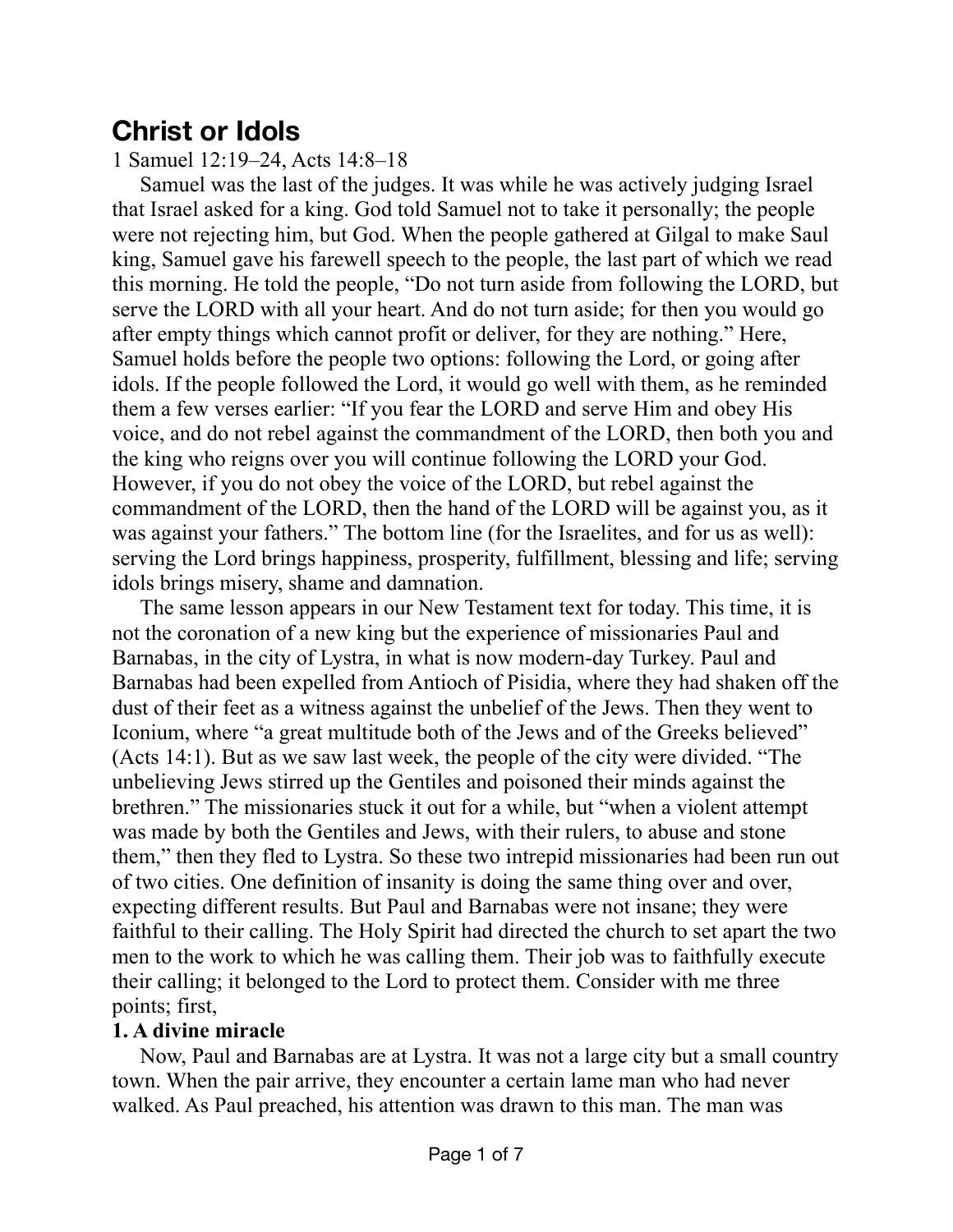listening intently to what Paul had to say. The gospel was not just for those who were successful by the world's standards; it was for the handicapped as well. Here was a man who was not whole, not rich and successful, not a man who could become part of a church plant and from the get-go generously support the work of missions. Rather, here was a man who might have a continual need of diaconal support for the foreseeable future. But Paul and Barnabas did not pass by this pitiful man! As Paul observed him he saw that he had faith to be healed. Now the Bible tells us that "man looketh on the outward appearance, but the LORD looketh on the heart" (1 Sam. 16:7). Only the Lord can look deep into the human heart and infallibly declare whether a particular individual has saving faith. But there was something on this suffering man's countenance that indicated that he was gladly receiving the good news, and Paul picked up on that. When the gospel is preached, there are two and only two responses: reception or rejection. When a person comes to understand that he is a sinner, without hope of eternal life apart from Christ, the only rational response is to say, "Lord Jesus, I am yours. Save me from my sins and make me your child. I dedicate my life to you." It is irrational to say, "No thanks. I don't need Christ. I'll work my way to heaven on my own." To do that is to be lost eternally.

The Scripture speaks of the lame man's "faith to be healed." The word for "healed" can also be translated *saved*; in fact, that is the more common translation of the word. The lame man at Lystra is a picture of all of us. He was without strength in his feet. He was lame. He had never walked. The voice of God came through his apostle, "Stand up straight on your feet!" There was no way, humanly speaking, that this man could ever possibly do that, but the command of God came with power. The lame man instantly leaped to his feet and walked. The townspeople knew right away that a powerful miracle had been wrought before their eyes. They knew the man. They knew that he was no actor, pre-planted, as has sometimes happened in so-called "healing services." They knew that what they saw with their own eyes was real. A lame man utterly lacking strength in his feet suddenly stood up—no, *leaped* up!—and walked. Sometimes, if I've been sitting in the same position for too long and suddenly get up, it takes me a few seconds to get my muscles limber and moving again. Perhaps I've been sitting for an hour, intent upon a project. Then I get up and walk into the kitchen, but my legs and feet don't work perfectly until I've taken a few steps. And I had been sitting for only an hour! The lame man of Lystra had never done anything *but* sit! As with the lame man at Jerusalem in Acts 3, here was a man that had never moved on his own. In the earlier case it was Peter who said to the lame man, "'In the name of Jesus Christ of Nazareth, rise up and walk.' And he took him by the right hand and lifted him up, and immediately his feet and ankle bones received strength. So he, leaping up, stood and walked and entered the temple with them—walking, leaping, and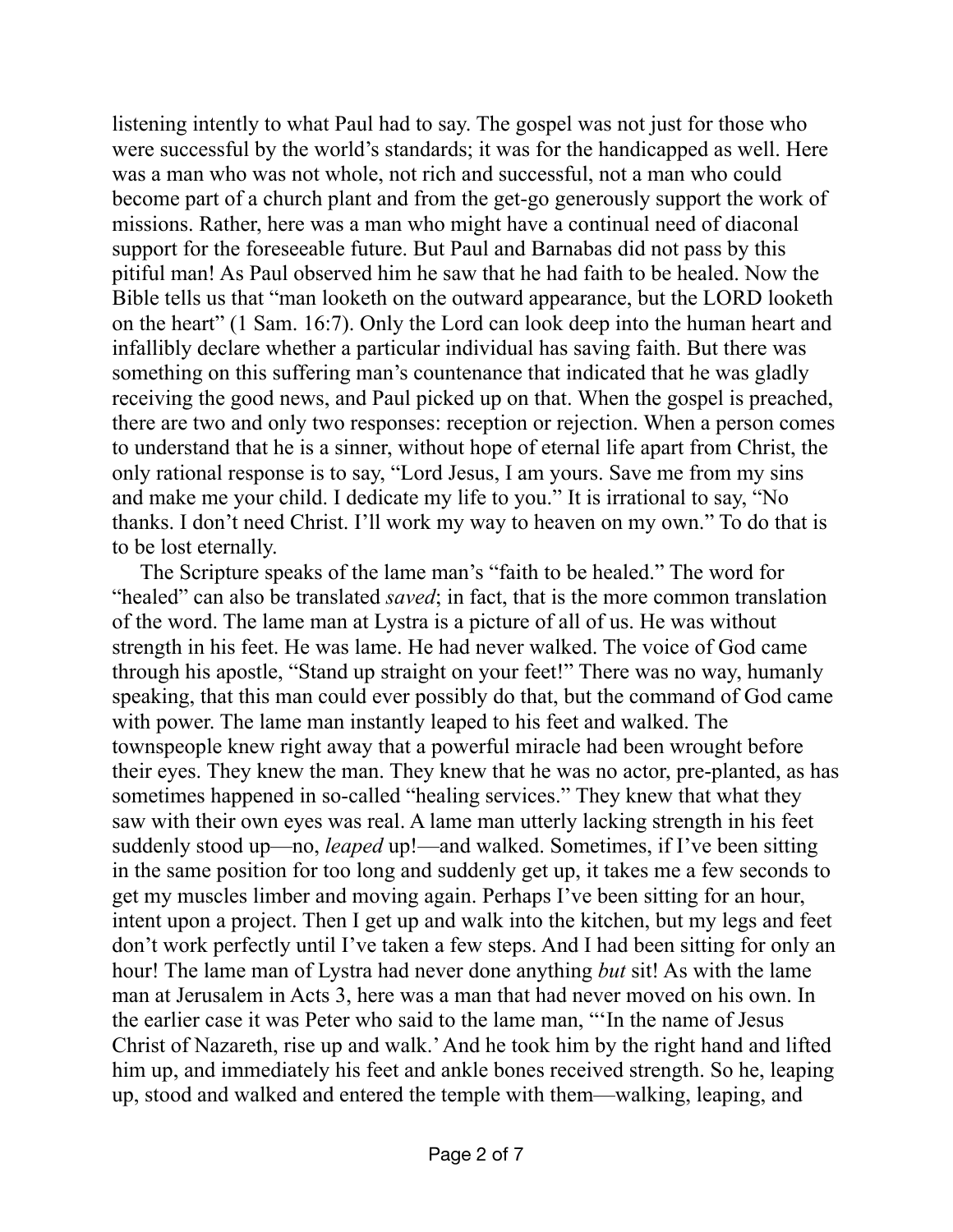praising God." The people who saw it knew that it was a miracle. They were filled with wonder and amazement at what had happened to him. So it was here in Lystra as well.

## **2. An idolatrous response**

But the witnesses in Lystra were not Jews imbued with a biblical worldview. They were pagans. When they witnessed the miracle they weren't filled with wonder and amazement at what God had done. Their first inclination was to attribute an evident miracle to their heathen idols. We read that "when the people saw what Paul had done, they raised their voices, saying in the Lycaonian language, 'The gods have come down to us in the likeness of men!' And Barnabas they called Zeus, and Paul, Hermes, because he was the chief speaker." The priest of Zeus, whose temple was in front of their city, brought oxen and garlands to the gates, intending to sacrifice with the multitudes. They called Barnabas *Zeus*— Jupiter, the chief god of the Roman state religion, originally a sky god associated with thunder and lightning. They called Paul *Hermes*—Mercury, the Roman god of eloquence, the herald and messenger of the gods. The townspeople were about to hold a pagan worship service, complete with animal sacrifices. But Paul and Barnabas would have none of that! They ran in among the crowd and tore their clothes as an expression of pain and sorrow and revulsion. They wanted no part of having caused an idolatrous bacchanal. They used the occasion to preach the truth: "Men, why are you doing these things? We also are men with the same nature as you, and preach to you that you should turn from these useless things to the living God, who made the heaven, the earth, the sea, and all things that are in them." What they were saying was, "Don't worship false gods that exist only in the human imagination; rather, worship the true God who is the Creator of all things."

This must in all ages be the church's message. Millions of people all around us believe in evolution, the theory that matter spontaneously arose from non-matter, and life from non-life—something that is utterly contrary to reason and experience. But the creation reveals the glory of a divine Creator who spoke the worlds into existence. "The heavens declare the glory of God; and the firmament sheweth his handywork." The creation reveals the glory of God, but sinful man suppresses that knowledge. As Paul would write in Romans, "The wrath of God is revealed from heaven against all ungodliness and unrighteousness of men, who by their unrighteousness suppress the truth. For what can be known about God is plain to them, because God has shown it to them. For his invisible attributes, namely, his eternal power and divine nature, have been clearly perceived, ever since the creation of the world, in the things that have been made. So they are without excuse. For although they knew God, they did not honor him as God or give thanks to him, but they became futile in their thinking, and their foolish hearts were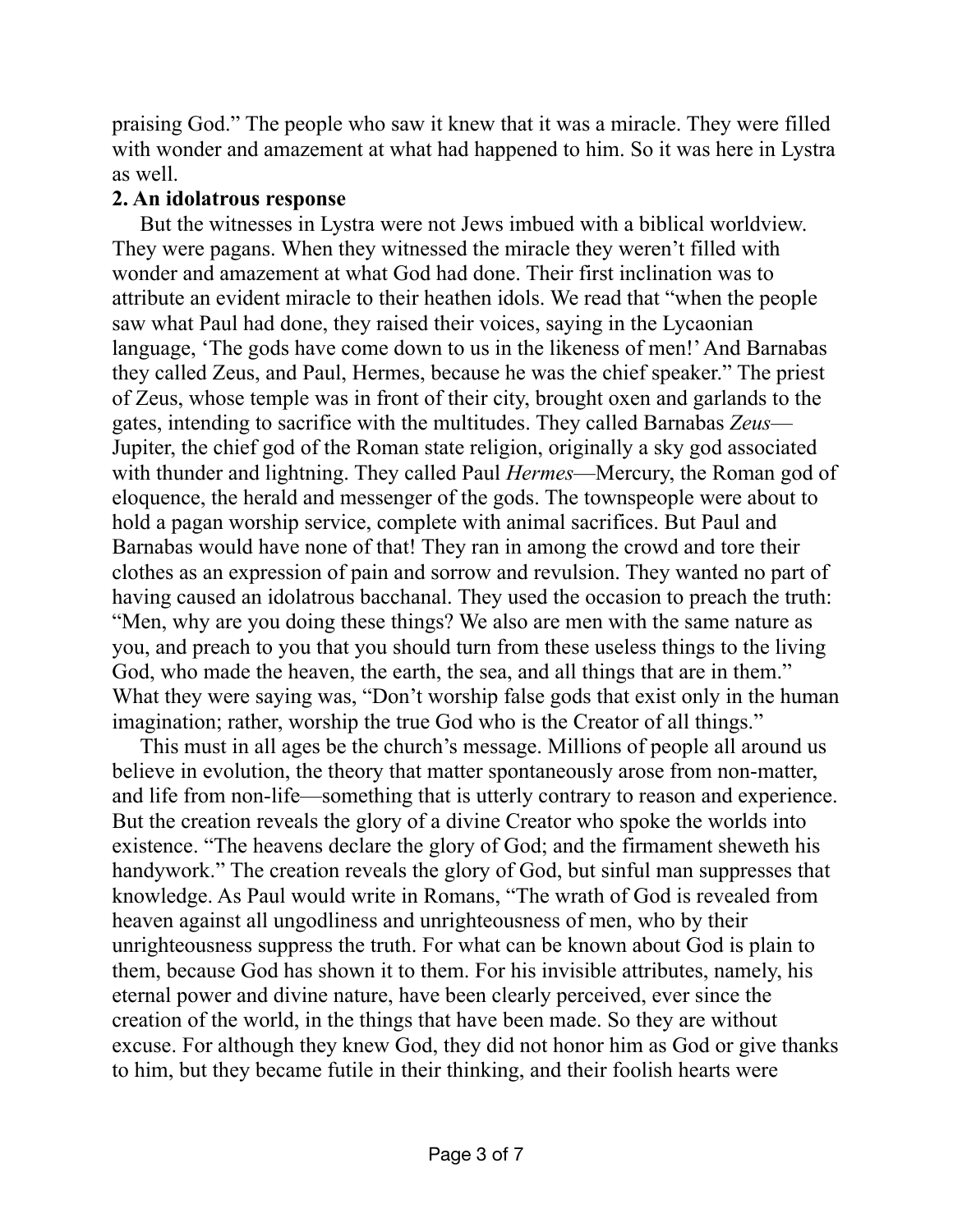<span id="page-3-2"></span>darkened.["](#page-3-0) Unregenerate man plainly knows in his heart the truth about God, but he suppresses that knowledge, incurring God's just wrath. Unless he repents of his sin and turns to Christ, he is condemned eternally.

<span id="page-3-3"></span>The phrase "men with the same nature as you" means *of like feelings or affections*<sup>2</sup>.The word is used only one other time, in the book of James, where it says of Elijah, he "was a man subject to like passions as we are." Our Acts 14 passage is used as a proof text for Westminster Confession of Faith 2.1, which states that "there is but one only, living, and true God, who is infinite in being and perfection, a most pure spirit, invisible, without body, parts, or *passions*," where "passions" is used in the sense of *strong and barely controllable emotions*. Men sometimes act rashly, in a fit of rage, barely able to control themselves. God, on the other hand, is always in perfect control of himself, and responds appropriately to the follies of man in every situation. He pours out his wrath in perfectly-measured doses, according as the case may warrant. Man's emotions go up and down; he may feel high one day and low another day. On the other hand, God is unchanging. He does not experience inner emotional changes. He is constant in his perfections. When Paul and Barnabas said, "We also are men with the same nature as you," they were emphasizing that they too were human, not divine, and did not deserve the worship that belongs to God only. In the very last chapter of the Bible the apostle John, out of gratitude for all the things that he had been shown, fell down to worship before the feet of the angel who had shown him the wonderful revelations. But the angel said to him, "See that you do not do that. For I am your fellow servant, and of your brethren the prophets, and of those who keep the words of this book. *Worship God*." Christians are not to worship angels or men—even such great saints and role models as the apostle Peter or the Virgin Mary—let alone false idols which exist only in the human imagination. The angel's terse advice to the apostle John is excellent advice for us all: "Worship God." This is a universal principle applying in all times and places: our worship must be reserved for God alone. This brings us to point three,

## **3. Purity of worship**

Even if a church sincerely intends to worship God alone, there is always the temptation to add unbiblical elements to the worship service. Our Confession of Faith, summarizing the teaching of Scripture, says that "the acceptable way of worshiping the true God is instituted by himself, and so limited by his own revealed will, that he may not be worshiped according to the imaginations and devices of men, or the suggestions of Satan, *under any visible representation*, or

<span id="page-3-0"></span>[<sup>1</sup>](#page-3-2) Romans 1:18–21 ESV

<span id="page-3-1"></span>[<sup>2</sup>](#page-3-3) James Strong, lexicon, ὁμοιοπαθής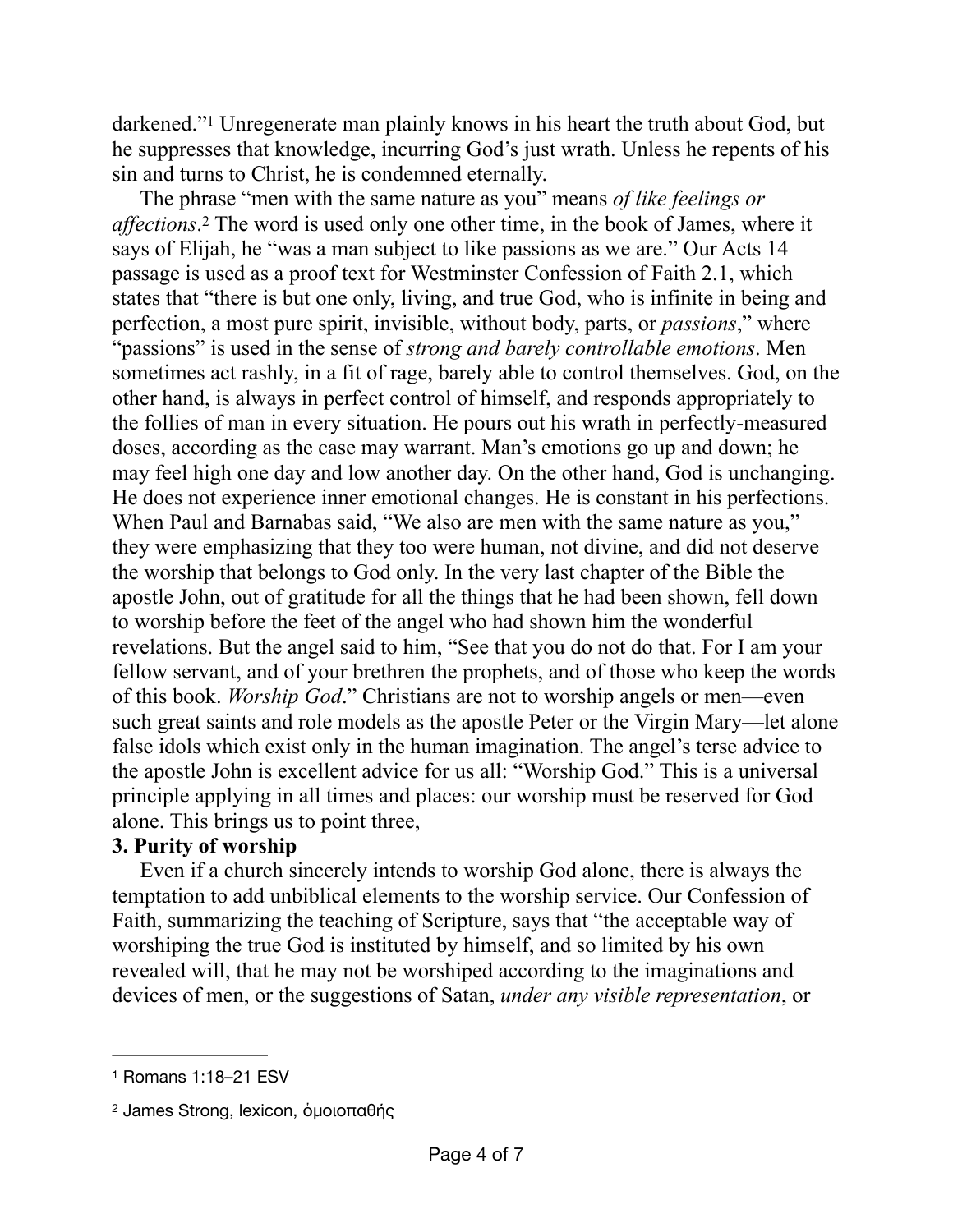<span id="page-4-2"></span>any other way not prescribed in the Holy Scripture."<sup>[3](#page-4-0)</sup> All true worship is defined by Scripture. And since God has nowhere by express command or by approved example taught us that we may worship him under any visible representation, we must not do that. To do that is to sin. The matter of how we worship is of great importance in the Bible. Man's chief end—his chief and highest purpose—is to glorify God. This is the purpose for which we were made. God did not create man and place him on planet earth just so he could have a good time and find fulfillment. *Man* is not the measure of all things; *God* is. Man's chief purpose is not to be happy or be free from pain or to live a life of self-fulfillment; man's chief purpose is to glorify God. The apostle Paul expressed this plainly and unmistakably when he wrote, "Therefore, whether you eat or drink, or whatever you do, do *all* to the glory of God" (1 Cor. 10:31). The little word "all" is allinclusive. It includes everything that we do, every moment of every day. Is it your intention to do *all* things—everything—to the glory of God? If not, then you are an idolator; you are worshipping self of some other created thing, not God. As his creatures we are all responsible to love God with *all* our heart. Our whole heart is to be dedicated to God. If there is something else vying for our affection, and we tolerate that, then we are idolators. God will be no less pleased with us than he was with the children of Israel dancing around the golden calf. As we saw in our reading from the Heidelberg Catechism this morning, what God requires in the first commandment, "Thou shalt have no other gods before me," is "that I, not wanting to endanger my own salvation, avoid and shun all idolatry." The second commandment is similar; when God says, "Thou shalt not make unto thee any graven image," he is teaching us "that we in no way make any image of God nor worship him in any other way that has been commanded in God's word.["](#page-4-1)<sup>[4](#page-4-1)</sup> To do any of these things is to violate two of the ten commandments, placed as the first and second commandments to underscore their importance. Isn't it significant that God, in giving ten commandments to man as the summary of his will, devoted the first four commandments—fully 60% of the wording of the commandments—to our duty to himself, with only the last 40% of the wording devoted to our duty to our fellow man. Our duty to God comes first, before our duty to our fellow man. If we worship idols, we endanger our own salvation. God is dead-serious about this. Revelation 21:8 warns that "*idolaters*, and all liars shall have their part in the lake which burns with fire and brimstone, which is the second death."

<span id="page-4-3"></span>Consider also how the apostle John closes his first epistle. He says, "We know that the Son of God has come and has given us an understanding, that we may know Him who is true; and we are in Him who is true, in His Son Jesus Christ.

<span id="page-4-0"></span>[<sup>3</sup>](#page-4-2) 21.1

<span id="page-4-1"></span>[<sup>4</sup>](#page-4-3) Heidelberg Catechism Q. 94, Q. 96, *Trinity Psalter Hymnal*, 889–890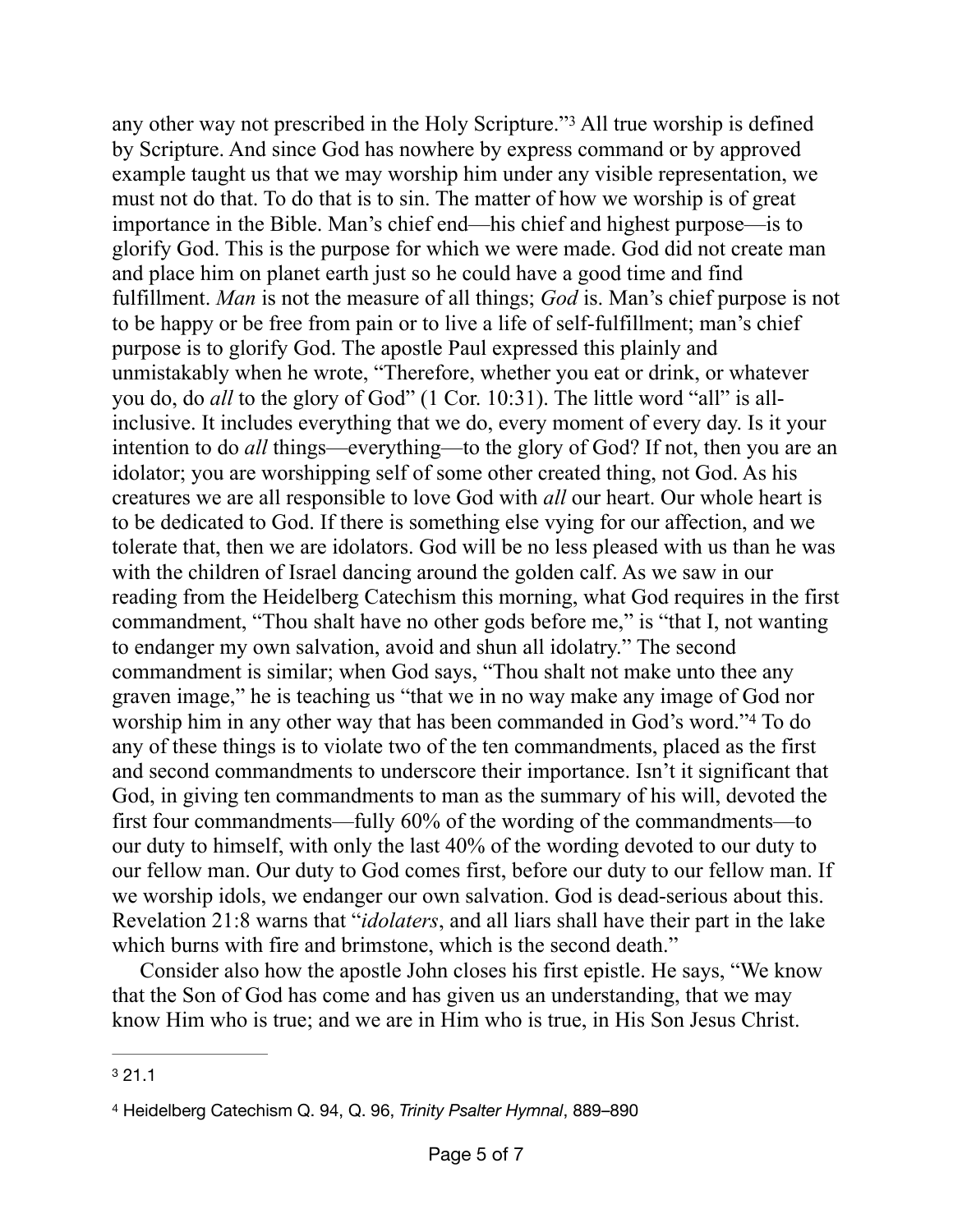This is the true God and eternal life. Little children, keep yourselves from idols. Amen." His focus throughout 1 John has been Christ. He wants his people to know Christ, who with the Father is "the true God and eternal life." He knows that the Israelites of old were so prone to be attracted by the idolatry of the heathen nations that surrounded them. He knows that even Christians are prone to idolatry. He wants the church to keep its focus on Christ—not the Christ of artistic images but the Christ of Scripture. So he warns us, "Little children, keep yourselves from idols." The Byzantine texts end with the word "amen": "Little children, keep yourselves from idols. Amen." It is a strong statement. "Amen" means, among other things, *may I be eternally condemned if I am not telling the truth!* Yet many churches choose to ignore this apostolic command—Roman, Eastern Orthodox, Lutheran and others. Even independent churches which profess "No creed but the Bible" use purported pictures of Jesus in their worship spaces. People feel a certain emotional attachment to them. They would be offended if anyone would tell them that their pictures of Jesus ought to be taken down and destroyed. Why, that would be sacrilegious! Wouldn't it be sacrilegious to destroy a picture of Christ? No, it would not! Rather, it would be an act of obedience to his word. We "know Him who is true; and we are in Him who is true, in His Son Jesus Christ. This is the true God and eternal life. Little children, keep yourselves from idols. Amen." Pretended pictures of Jesus must go. It is the word of God that must be followed, not human traditions. The church of Jesus Christ at all times must keep itself from idols.

The Greek word εἴδωλον, *image*, *idol*, comes from εἶδος, *form*, *outward appearance*. Etymologically, it is related to our word *video*. Things that are seen have allure, they draw in the eye. Editors are always looking for outstanding photos to go along with articles or news stories. Images have appeal. Websites that have photos get the most attention. But as the apostle Paul reminds us, "the things which are *seen* are temporal; but the things which are *not seen* are eternal" (2 Cor. 4:18). It is the things that are not seen that are most important. When God gave his word, it was the naked word only, it did not come with photos. That was not simply due to the fact that the technology was not yet available. The technology for engraving the perfectly-formed Hebrew letters of the Ten Commandments on tablets of stone wasn't yet available either, but that didn't stop God. God delivered to Moses two tablets of stone with words formed by his very finger. He could just as well have provided photos, but he did not. He chose to deliver his word to his church in engraving (in the case of the Ten Commandments), in the spoken word, and through the inspired writings of the apostles and prophets—but he did not provide images. That was intentional. The Holy Scriptures are sufficient. Man cannot improve the Bible by adding illustrations to it. In like manner all the church's worship must be derived from Holy Scripture. The church must never use images in worship, no matter how well intended. We must not consider ourselves